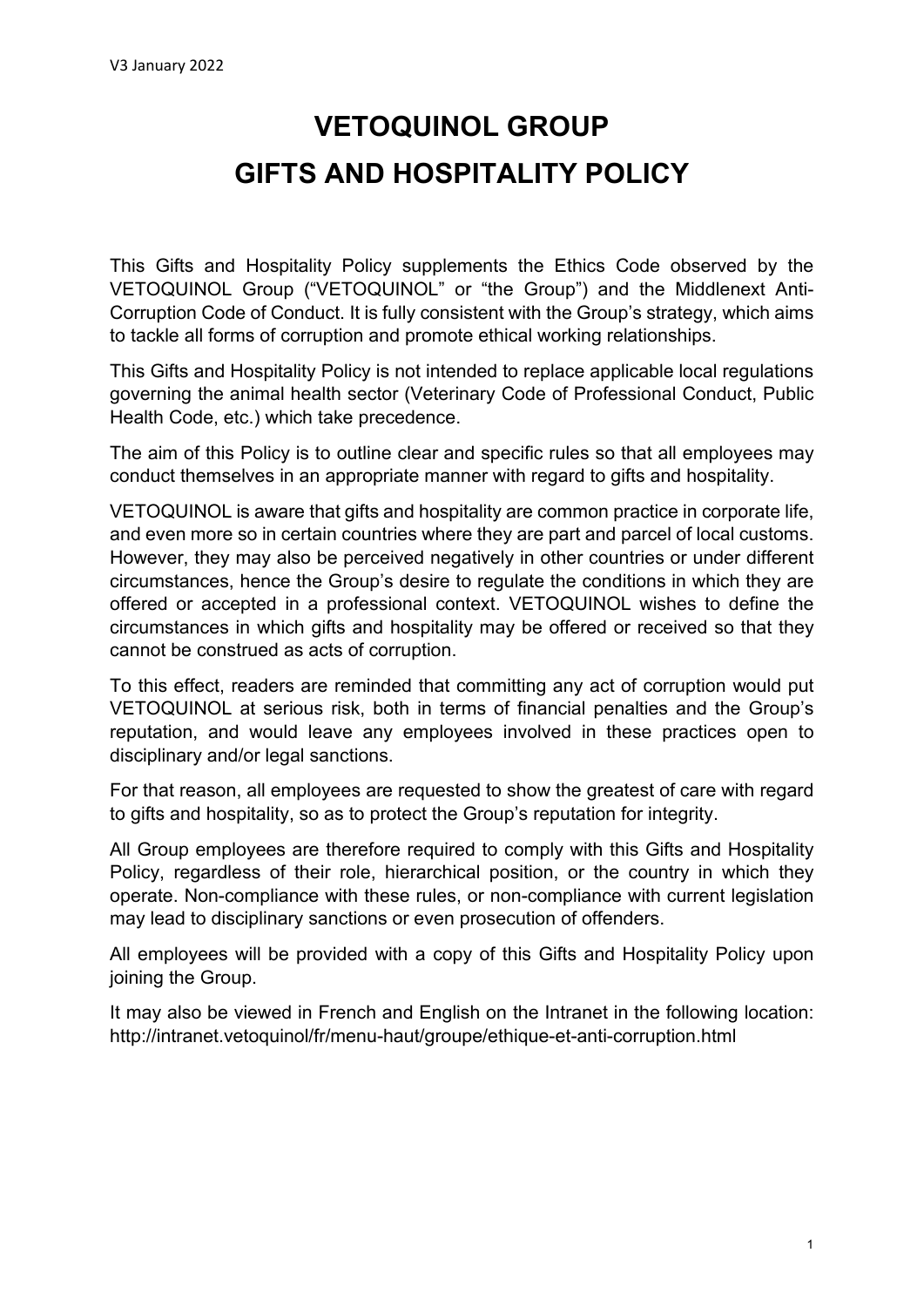## **I. DEFINITIONS**

A gift may be defined as a material benefit offered in the context of a social relationship. Its value is heavily dependent on circumstances (standard of living, context, etc.) and the individuals involved.

Hospitality may be defined as an immaterial benefit intended as a way of showing attention to others. The value will depend on the hosts and the circumstances.

The nature of hospitality and gifts may vary greatly, for example:

- items, cash, bonuses, payments, cash equivalents (vouchers, gift certificates, etc.), loans, personal discounts and allowances, free services, etc.
- business meals, invitations to cultural, sporting or social events, entertainment, travel, accommodation expenses, etc.

The nature of hospitality or gifts offered or received in the context of a working relationship will vary depending on the country, customs, people, businesses, and activity sectors.

This policy does not apply to any patronage, sponsorship deals or donations.

This policy does not apply to the operations of influencer marketing

### **II. PRINCIPLE**

**The principle behind this policy is prohibiting any gift or hospitality that would be unlawful, or which may be construed as an undue advantage and/or perceived as a way of influencing a decision and/or encouraging favouritism towards a company and/or individual.** 

This applies to all gifts and hospitality, whether requested, offered, received or given, either directly or indirectly (via a third party).

However, **gifts and hospitality may be offered or received when the intention is to foster business relationships, as long as the conditions detailed below are fulfilled**.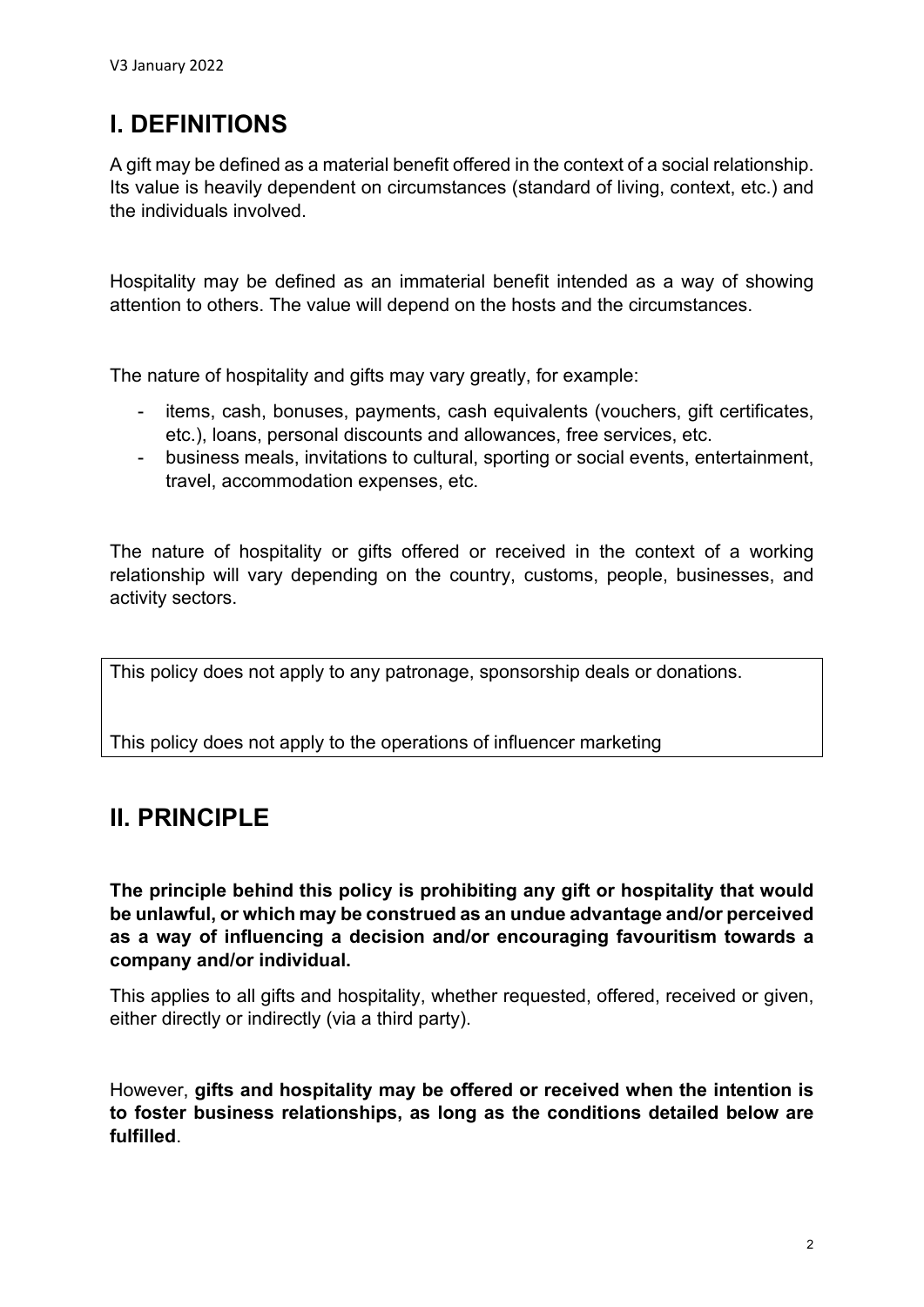It is therefore possible to accept or offer **gifts**:

- out of courtesy or reciprocity;
- that are of modest and reasonable value<sup>[1](#page-2-0)</sup> (for example, gifted advertising materials);
- that do not address a personal need;
- that are not intended to influence a decision, gain any type of advantage, or encourage favouritism towards a company or individual;
- that are proportionate to current business practices in the country concerned;
- that involve no trade-offs.

It is possible to accept an **invitation to an event** or invite a business partner to an event (with or without travel) provided that:

- the event is business-related: for example, a visit to a manufacturing site or commercial farm;
- the invitation is of reasonable value;
- the time spent on entertainment activities should remain minimal compared to time spent on the main work-related focus of the invitation;
- the invitation to the event is permitted under local legislation.

Similarly, it is possible to invite our partners to professional and/or scientific conferences, seminars or conventions provided that:

- the objectives of those conferences, seminars or conventions are exclusively professional and/or scientific;
- the hospitality provided at those conferences, seminars or conventions are (i) limited to the event's professional and/or scientific objectives and (ii) of a reasonable level;
- they are provided only to our business partners (excluding any other individuals);
- local regulations governing hospitality in regulated professions (veterinary, pharmaceutical, etc.) are observed.

Gifting or being gifted a **meal** is possible:

- where it is for the purposes of exchanging business-related information;
- where it is of a reasonable value in light of local circumstances and customs.

<span id="page-2-0"></span><sup>&</sup>lt;sup>1</sup> See values indicated in Appendix 1.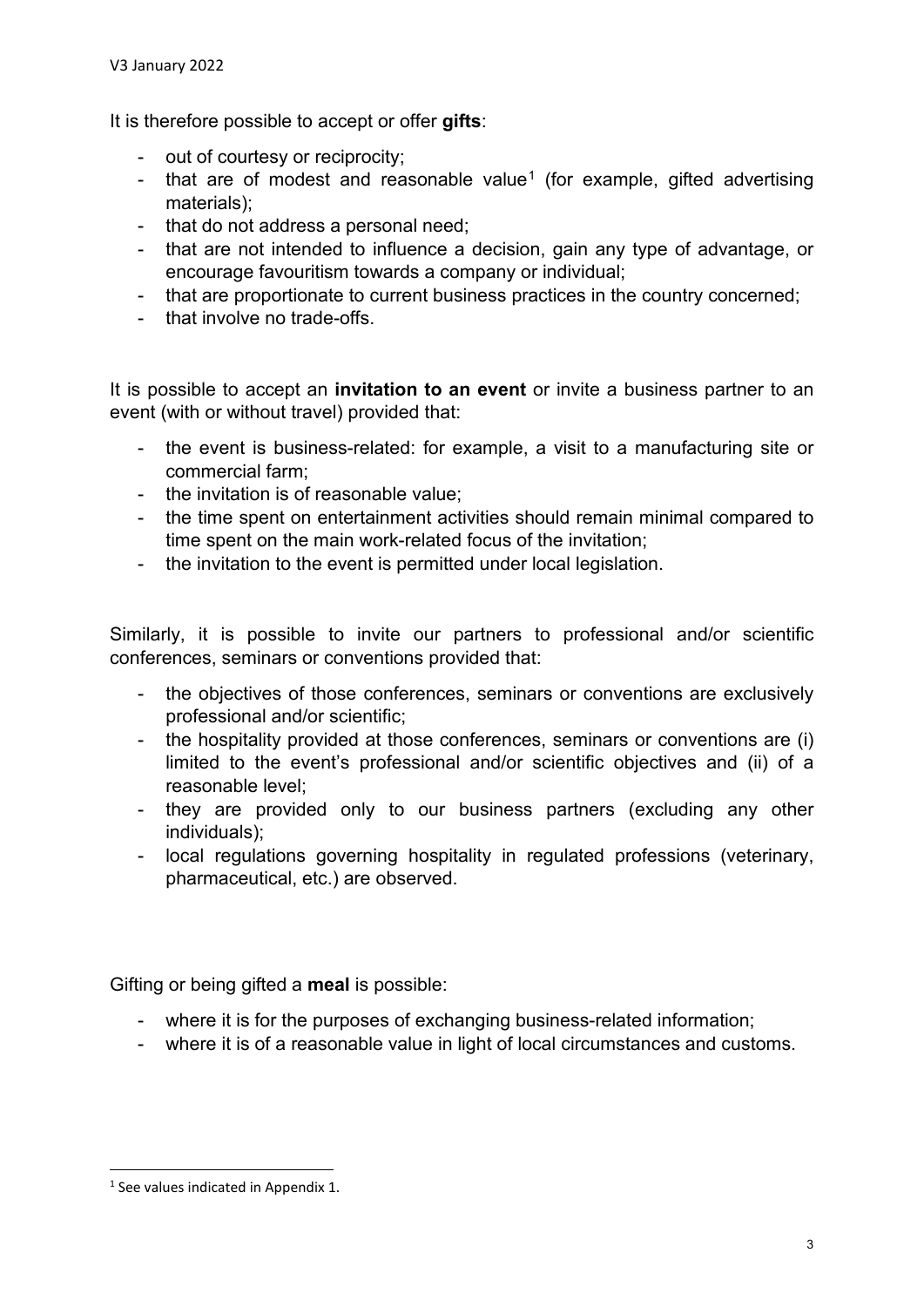In any event, gifts and hospitality should not be frequent occurrences. The frequency of gifts and hospitality should reflect local circumstances and customs.

Notwithstanding the exceptions set out above, it remains strictly prohibited to:

- give or receive gifts or hospitality subject to conditions (in exchange for a tradeoff and/or a benefit);
- give gifts or hospitality requested by a partner;
- request gifts or hospitality from a partner;
- offer gifts or hospitality to public officials (civil servants and similar);
- offer or receive gifts of cash:
- offer or receive commissions or any other form of personal remuneration;
- offer or receive gifts or hospitality to or from any individual outside the context of a professional relationship

Any exception to these rules will need to be approved in writing by the Vetoquinol Executive Committee.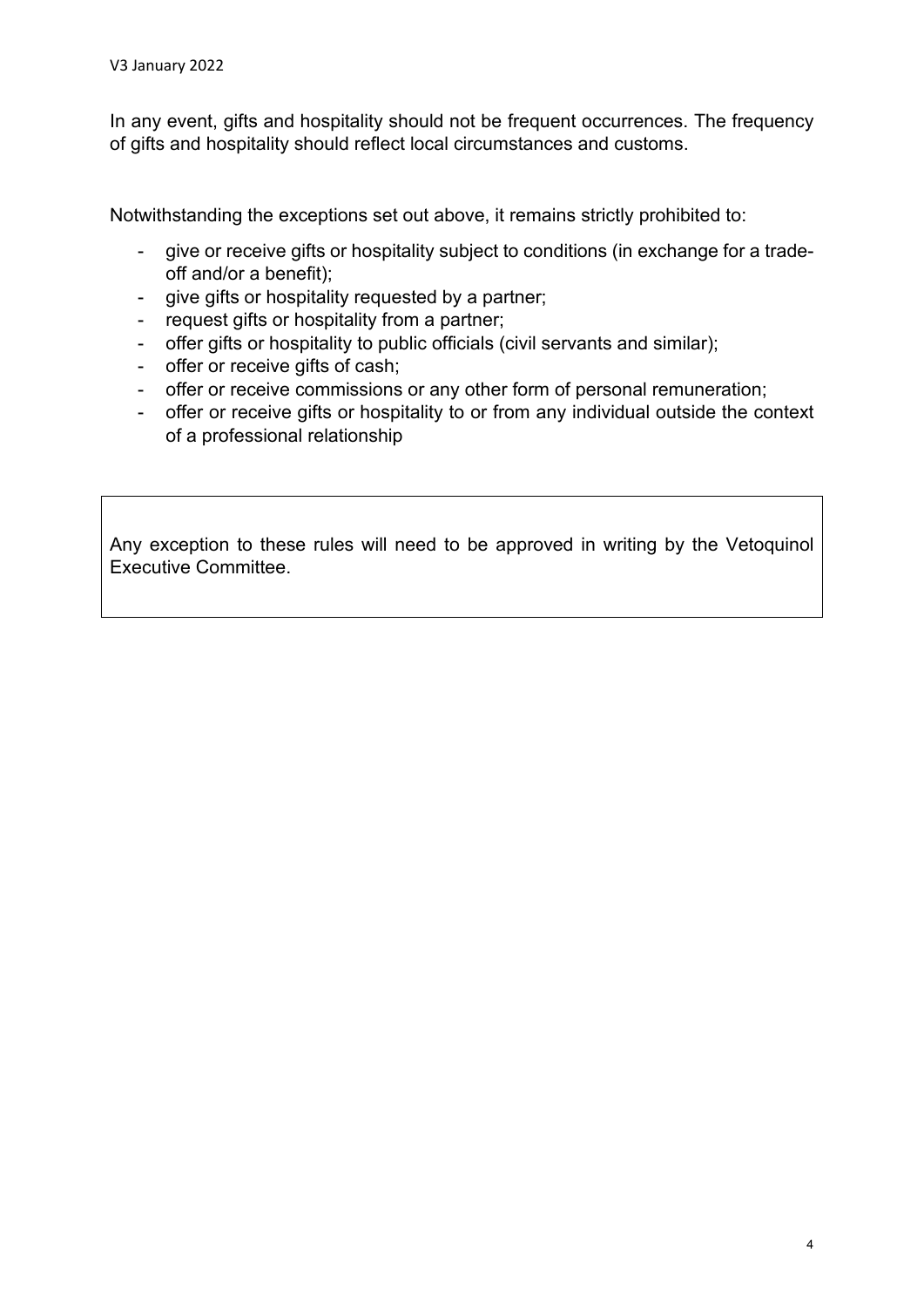### **III. BEHAVIOUR TO ADOPT**

- **When you enter into a business relationship with a partner:** 
	- Inform them that the VETOQUINOL Group observes strict anti-corruption rules, and provide them with a copy of the Anti-Corruption Code of Conduct.
	- Take note of any anti-corruption and/or gift policies that the partner may have.

Never accept or offer business partners a gift or hospitality that would violate their anticorruption or gift policies.

- **Before giving or receiving a gift or invitation:** 
	- Ask yourself:
		- What is that person's role?
		- Does that person offer or receive gifts or hospitality too often?
		- Is there anything unusual about the circumstances surrounding the offer of a gift or hospitality (e.g. entering a market, call for tenders, contract renegotiation, complaint)?
		- Could accepting the gift or hospitality change my behaviour towards this person?
		- Would I feel uncomfortable talking about the gift or hospitality to my colleagues and/or friends and family?
	- Show common sense and good judgement: the gift or hospitality should not suggest any expectation of a trade-off.
	- Check current legislation and local customs (don't forget you can always contact the DPLR).
	- Inform your supervisor of your plan in writing, and comply with the approval guidelines set out below.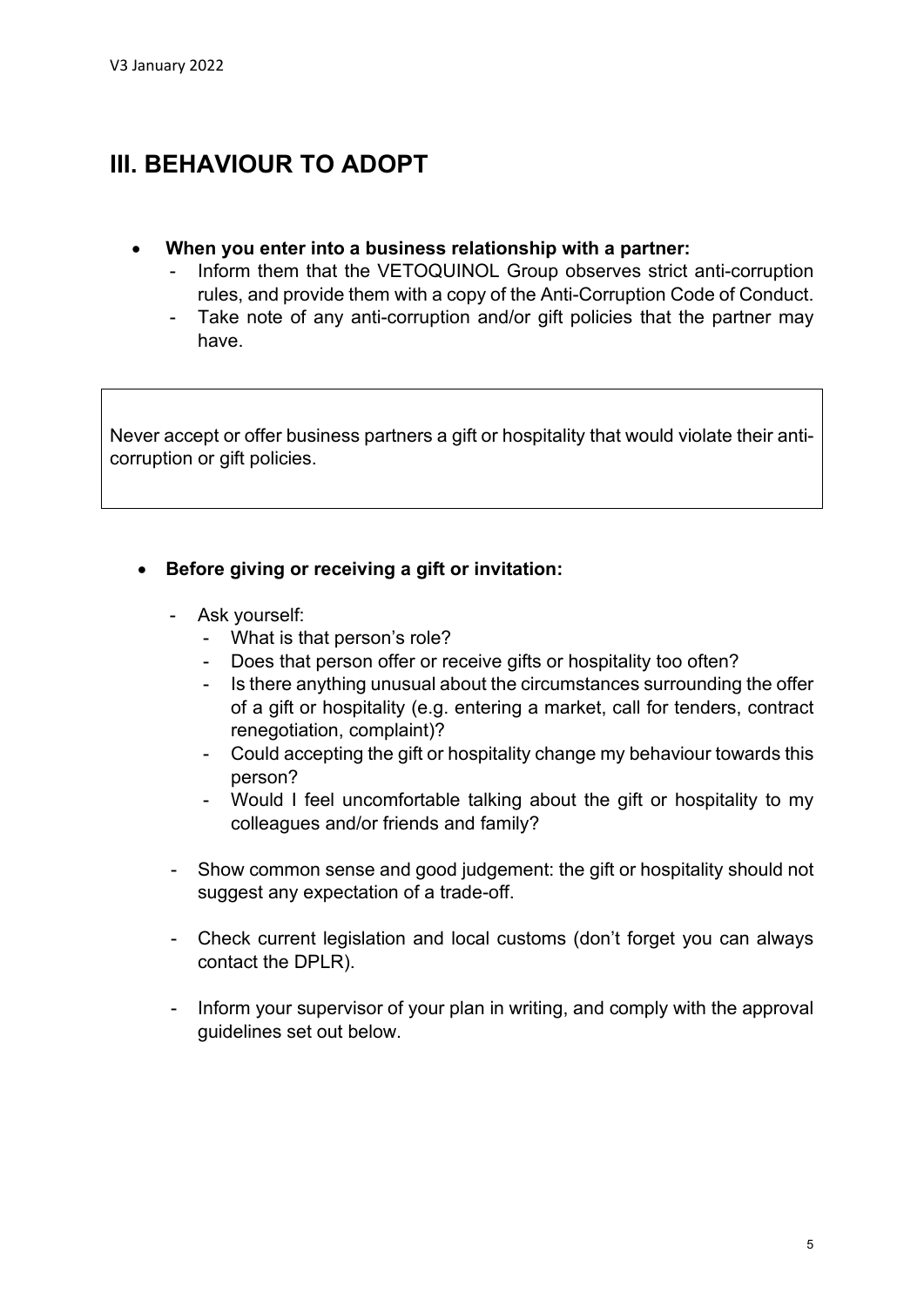#### • **If you offer or accept a gift or hospitality:**

| Value of the gift or<br>hospitality <sup>2</sup> | <b>Prior approval</b>                |  |
|--------------------------------------------------|--------------------------------------|--|
| Reasonable                                       | None                                 |  |
| <b>Expensive</b>                                 | <b>Top Manager</b>                   |  |
| Very expensive                                   | Member of the Executive<br>Committee |  |

- Comply with the prior approval guidelines set out below:

- Use the form template attached in Appendix 2 when prior approval is required, and either post or email it to the person designated above;
- Attach the completed approval form to your expense report for any payment/reimbursement request for a gift or hospitality;
- Ensure that payments relating to gifts and hospitality are traceable they should be duly documented and recorded in the company's accounts.

In all cases, a Group employee is not permitted to offer gifts or hospitality to a single beneficiary exceeding the total of sum of  $\epsilon$  250 a year.

Equally, a Group employee is not permitted to receive any gift or accept hospitality exceeding the total sum of € 250 per year, taking into account that no single gift or act of hospitality may exceed a total of €150.

Never conceal any gifts or hospitality offered or received

This revised Gifts and Hospitality Policy is effective immediately and may be further revised at any point it is deemed necessary to do so.

<span id="page-5-0"></span><sup>&</sup>lt;sup>2</sup> See values set out in Appendix 1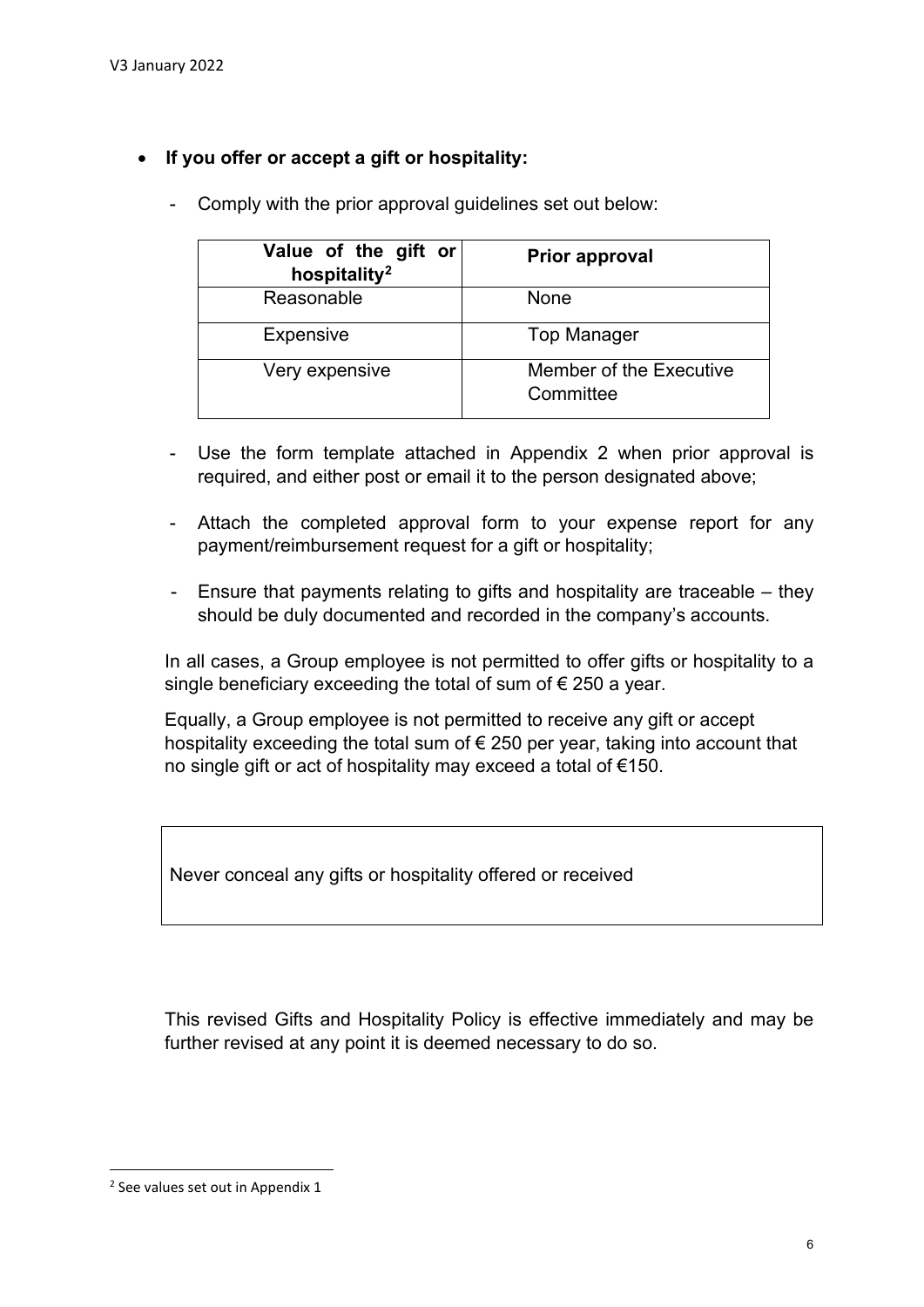### **APPENDIX 1**

#### **Values[3](#page-6-0) of gifts or hospitality**

|        | <b>Currency</b> | Reasonable Expensive |          | <b>Verv</b><br>expensive | <b>Not</b><br>permitted |
|--------|-----------------|----------------------|----------|--------------------------|-------------------------|
| Amount | Euros           | $50$                 | 50 < 150 | 150 < 250                | >250                    |

The amounts shown in the table above are per beneficiary and per gift or event. Management reserves the right to change these amounts at any time.

<span id="page-6-0"></span><sup>&</sup>lt;sup>3</sup> Value corresponds to actual market value